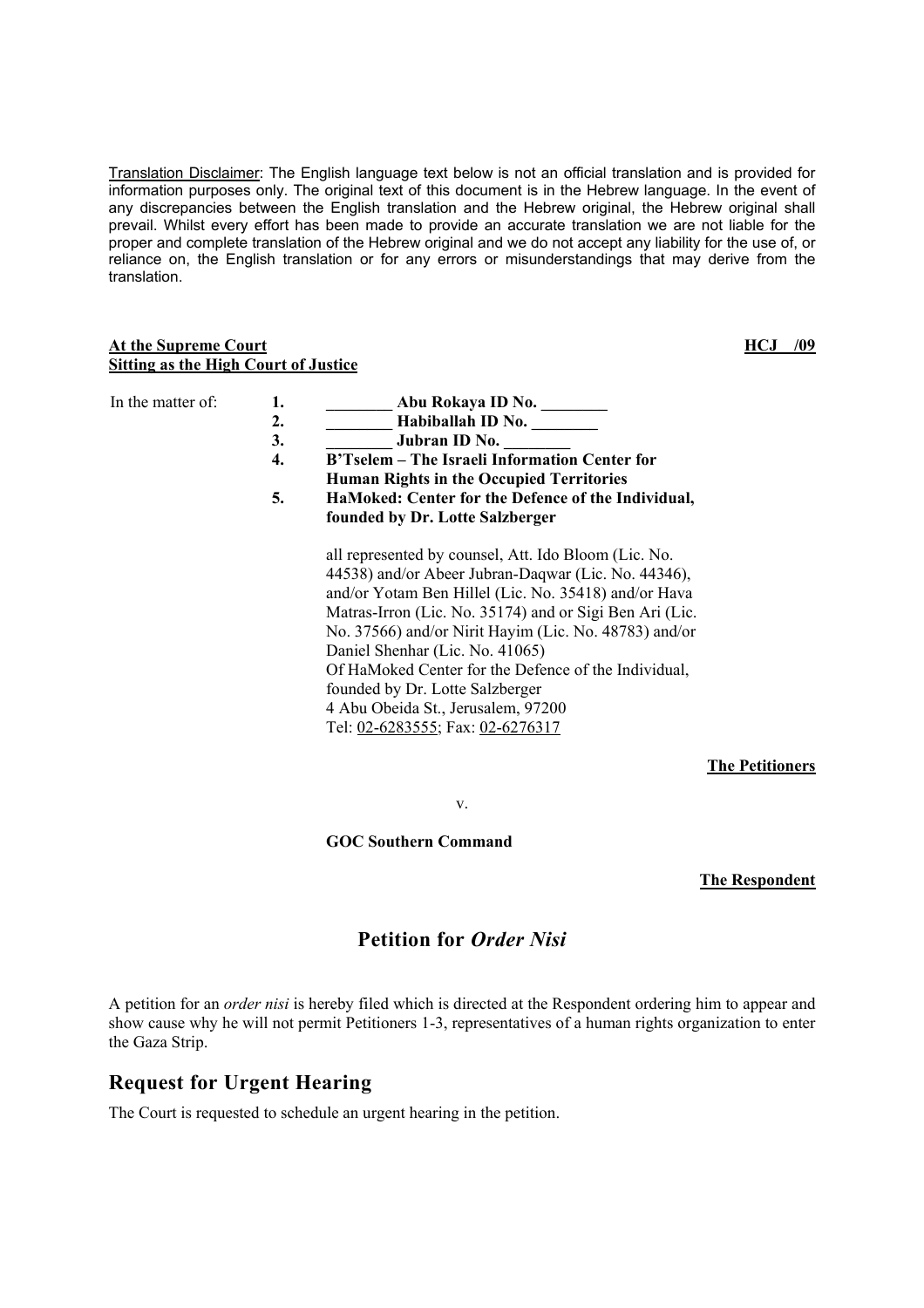The Petitioners seek to enter the Gaza Strip in order to document and closely examine the humanitarian circumstances and the state of human rights in the Gaza Strip following the fighting (operation "Cast Lead"), as well as in order to urgently train field researchers on their behalf in Gaza.

Clearly, in these circumstances, the time element is crucial and therefore there is great importance in the Petitioners' entry into Gaza promptly and as shortly after the end of the fighting as possible.

Despite the aforesaid, the Respondent delays processing the Petitioners' entry and does not respond to their appeals.

## **Following are the grounds for the petition**

## **The sides**

1. Petitioner 4, B'Tselem – The Israeli Information Center for Human Rights in the Occupied Territories (hereinafter: **B'Tselem**) is an organization which was established in 1989 by a group of prominent academics, attorneys, journalists, and Knesset members. It endeavors to combat human rights violations in the Territories, document and educate the Israeli public and policymakers about human rights violations in the Occupied Territories, combat the phenomenon of denial prevalent among the Israeli public and help create a human rights culture in Israel.

B'Tselem has attained a prominent place among human rights organizations. In December, 1989 it received the Carter-Menil Award for Human Rights. Its reports have gained B'Tselem a reputation for accuracy, and the Israeli authorities relate to them seriously. The reports also constitute an important source of information for journalists and diplomats. *Inter alia*, American Department of State reports partly rely on B'Tselem's data.

2. Until September 2000, B'Tselem was able to conduct fieldwork in the Gaza Strip using Israeli field researchers who were granted a permit for this purpose by the Respondents. This changed as of the end of September 2000, with the outbreak of the second Intifada in the backdrop, as the Respondent has greatly restricted – almost completely banning – Israelis' entry into the Gaza Strip.

In light of the reality created by the Respondent and in order to carry on the organization's tradition of monitoring and documenting human rights violations in Gaza, B'Tselem began employing field researchers from among Gaza's population.

In accordance thereto, B'Tselem has employed two field researchers in the Gaza Strip over the years. However, as there was no other choice, this has been done without the field researchers receiving training by the organization's professional staff in person. During the fighting, B'Tselem recruited two more field researchers, and they have also not been properly trained.

- 3. Petitioners 1-3 (hereinafter: **the Petitioners**) are B'Tselem employees, Petitioner 1 is the fieldwork director, Petitioner 2 is an information coordinator and Petitioner 3 is a field researcher.
- 4. Petitioner 5, HaMoked: Center for the Defence of the Individual founded by Dr. Lotte Salzberger (hereinafter: **HaMoked**) is a registered non-profit organization working to promote the human rights of residents of the Occupied Territories. HaMoked was established in 1988, against the backdrop of the first intifada and has since then handled thousands of cases, by contacting state authorities and conducting legal work, both representing others and as a public petitioner. HaMoked also publishes periodic and thematic reports as part of its public goals and desire to fulfill the democratic principle of the public's right to know.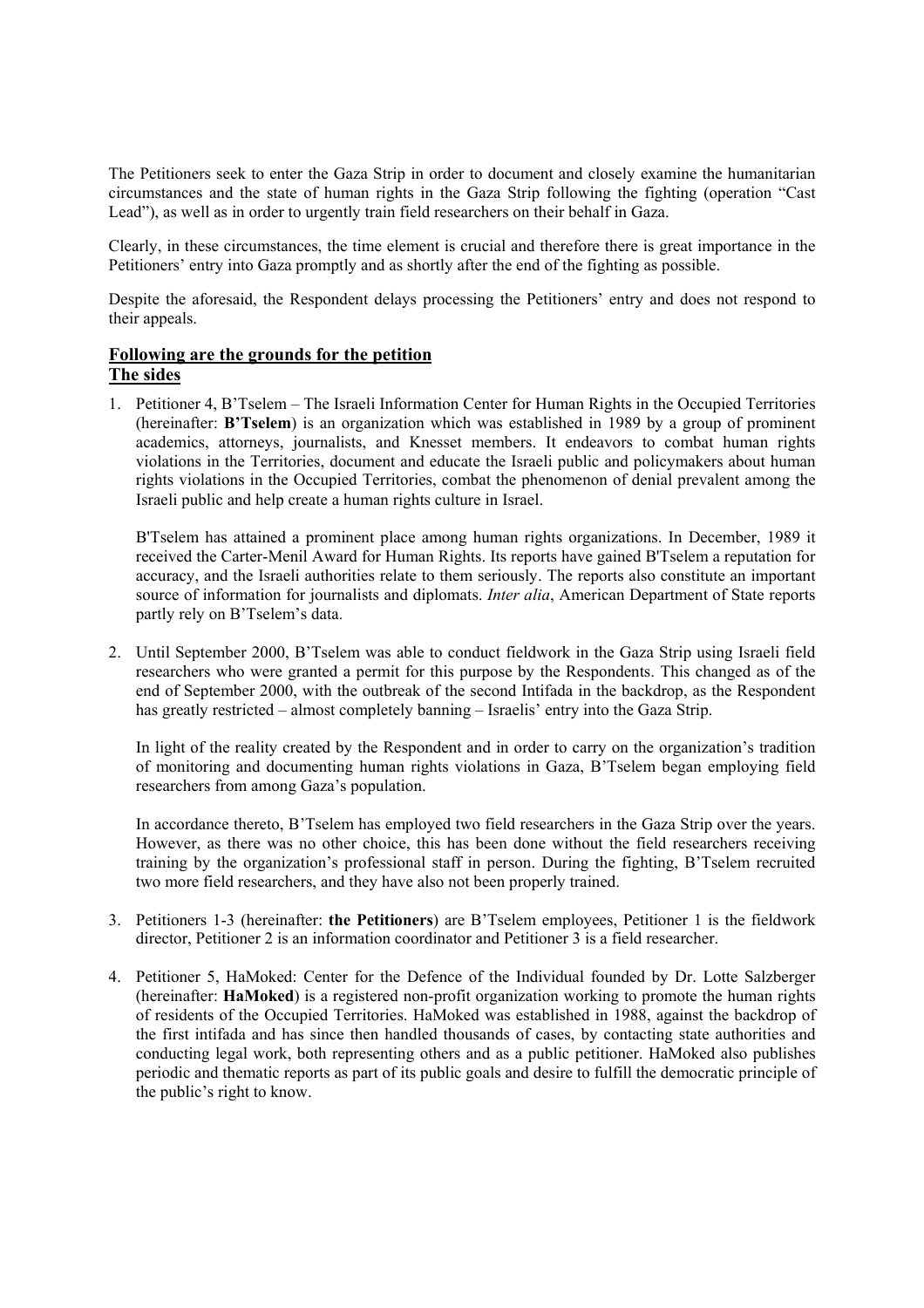5. The Respondent, GOC Southern Command, is authorized to approve entry of Israelis into the territories of the Gaza Strip on behalf of Respondent 3, the State of Israel which has had control over the crossings into and out of the Gaza Strip for over forty years.

In the past, the Respondent held this power pursuant to a military order which determined the territories of the Palestinian Authority in the Gaza Strip were a closed military zone. The Respondent currently exercises that same power according to his interpretation of Article 24 of the Implementation of the Disengagement Plan Law, 5765-2005.

#### **The factual foundation and exhaustion of remedies**

6. On 27 December 2008, Israel launched an extensive operation in the Gaza Strip known as "Cast Lead".

Over the course of the fighting some 1,300 residents of the Gaza Strip were killed and thousands were wounded. Houses and buildings were destroyed and extensive damage was caused to civilian infrastructure facilities. Many of Gaza's residents were turned into refugees with no way of escaping the horror of the fighting.

Following 22 days of fighting, on 17 January 2009, Israel announced a unilateral ceasefire and Israeli military forces began gradually withdrawing from the Gaza Strip, completing the withdrawal on 21 January.

7. Upon the end of the fighting, on 20 January 2009, B'Tselem appealed to the Gaza DCO requesting to approve the entry of Petitioner 1 into the Gaza Strip as soon as possible, for the purpose of a meeting with the organization's field researches in the Gaza Strip and their training.

A copy of the letter by B'Tselem dated 20 January 2009 is attached and marked **P/1**.

- 8. The next day, 21 January 2009, representatives of B'Tselem and other human rights organizations met with Minister Herzog, the minister in charge of coordinating humanitarian aid to the civilian population in the Gaza Strip on behalf of the government. In the meeting, Minister Herzog was asked, *inter alia*, to take action toward allowing entry of representatives from human rights organizations to Gaza.
- 9. Following the meeting, on 27 January 2009, a letter requesting action be taken to allow delegations from Israeli human rights organizations to enter Gaza was sent on behalf of B'Tselem and other organizations. The letter emphasized that **there was great importance in allowing activities by Israeli human rights organizations in Gaza and allowing them to directly assess the needs of the population and the assistance it required.**

A copy of the letter to Minister Herzog dated 27 January 2009 is attached and marked **P/2**.

10. On 27 January 2009, an officer from the Gaza DCO by the name of Irit laconically informed a representative of B'Tselem that the request in the matter of Petitioner 1 was "refused on the basis of criteria". B'Tselem's representative voiced his bewilderment at the response considering the importance of the issue and the fact that the entry of representatives of the human rights organization Physicians for Human Rights was approved a short time beforehand. However, the response remained the same: "does not meet criteria"!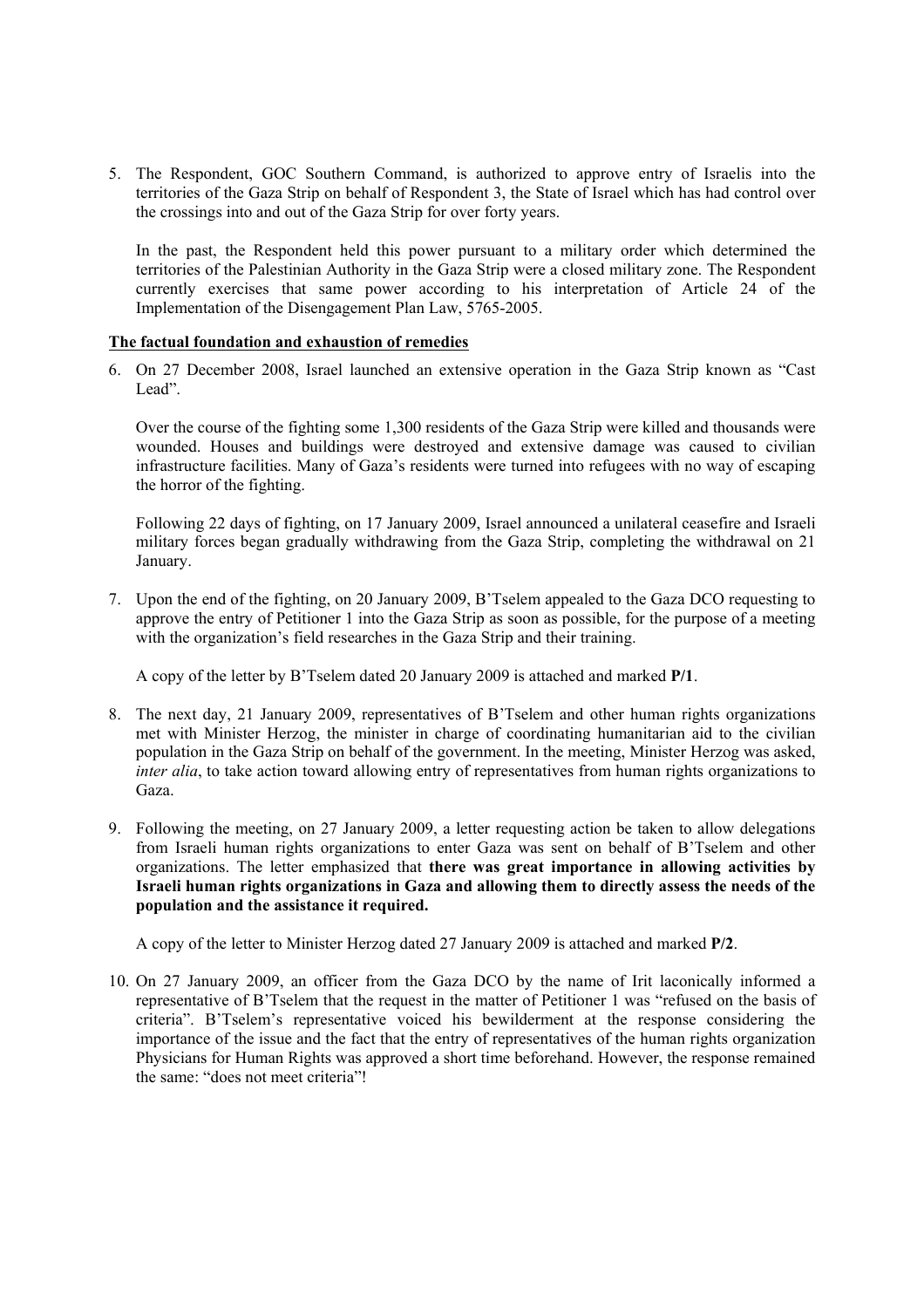11. On 1 February 2009, the Petitioners contacted the Respondent via HaMoked requesting to allow the Petitioners' entry into and exit out of Gaza. The letter included a request to coordinate their entry for **as early as 5 February 2009**.

A copy of the letter by HaMoked dated 1 February 2009 is attached and marked **P/3**.

12. The Respondent's office replied by telephone to a representative of HaMoked that the matter was being handled by Captain Yasmin Ohana, Examination and Supervision Officer.

However, the requisite date  $-5$  February 2009 – came and went without any response to the application other than a notice that the matter was being "processed".

13. As two weeks passed without a response to the request, HaMoked once again contacted the Respondent on 16 February 2009, emphasizing the urgency of the matter and the great importance of timing when it comes to representatives of a human rights organization seeking to enter Gaza following bitter fighting.

Due to the urgency of the matter the response of the Respondent was requested by 19 February 2009 and it was noted that the Petitioners would be forced to consider legal action thereafter.

A copy of HaMoked's further letter dated 16 February 2009 is attached and marked **P/4**.

14. In the meantime, the organizations received a response on behalf of Minister Herzog. The response stated that entry of delegations from human rights organizations "is not included under the umbrella of humanitarian aid which Minister Herzog oversees" and that in order to obtain permits to enter the Gaza Strip the organizations "must contact the Defense Ministry which is entrusted with the matter". Nonetheless, the letter stated that "an inquiry conducted by the Ministry with the Defense Ministry clarified that according to the directives of the GOC Southern Command, who is responsible for Gaza in terms of security, there is a strict ban on entry of organizations for reasons of personal safety".

A copy of the response on behalf of Minister Herzog dated 19 February is attached and marked **P/5**.

- 15. Since no response from the Respondent to HaMoked's appeal was forthcoming, the undersigned attempted to contact Captain Yasmin Ohana urgently, yet managed to do so only on Monday 23 February 2009. In a telephone conversation, Captain Ohana stated that the "matter was being processed" and that "there should be a final answer tomorrow".
- 16. Yet, on the next day, 24 February 2009, Captain Ohana again stated that the "matter was being processed" and that "there should be a final answer tomorrow".
- 17. On the next day, the undersigned made another attempt to obtain an answer from Captain Ohana, but that morning, Captain Ohana said that she was "looking into the matter". Since then, repeated attempts to contact her were to no avail.
- 18. In these circumstances and given the urgency of the matter, the Petitioners have been left with no choice but to turn to this Honorable Court.

## **The Legal Argument**

## **The importance of the work of human rights organizations**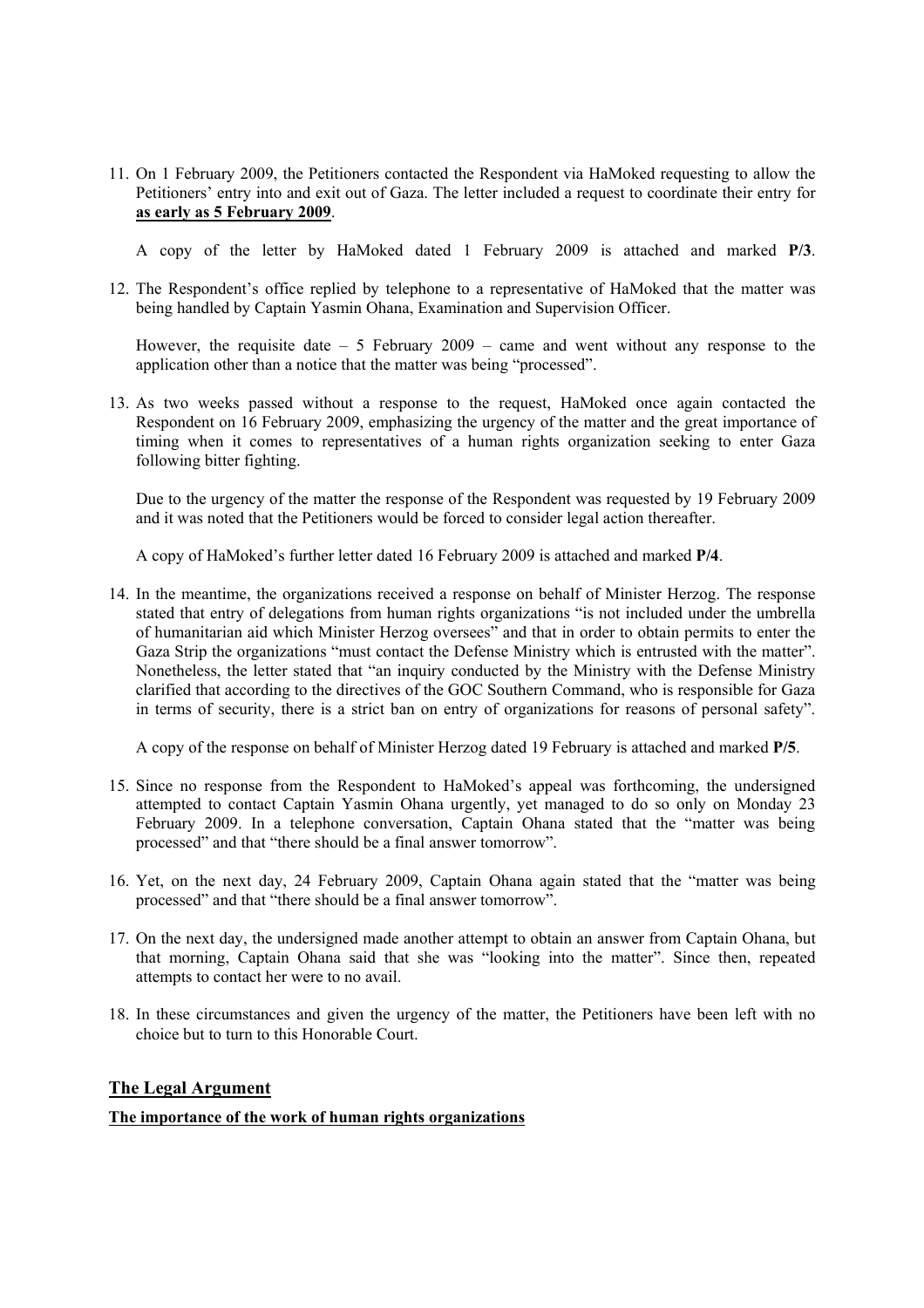- 19. Defending human rights is the underlying foundation of a democratic regime. Some may say that protecting the individual and regulating the relationship between the individual and the public is the *raison d'etre* of a political system. See Articles 1 and 1A of Basic Law: Human Dignity and Liberty).
- 20. The realization of human rights depends on the existence of a number of social safety nets. First and foremost among these is the judicial system which defends these rights and provides effective relief against breaches thereof. However, human rights cannot be upheld without other protective mechanisms. Among the latter, one may note the assimilation of human rights in the education system, the creation of a political culture which has incorporated the principle of human liberty, the existence of a free press and more. One of the most important elements in ensuring human rights is the existence of active, efficient and effective human rights organizations.

In a report submitted to the UN Human Rights Committee in 1988 (in Article 588), Israel touted the important role played by human rights organizations in the country and their absolute freedom:

> The State of Israel does not restrict the right of organizations to carry out activities to promote and respect human rights… Human rights organizations fully benefit from the right to form associations and promote their various objectives. There are dozens of organizations that work freely and successfully in all areas of human rights, including the Association for Civil Rights in Israel, a number of organizations promoting the rights of Arabs, a coalition of 53 different organizations working on children's rights, over 100 organizations addressing women's rights, the Israel Movement for Progressive Judaism religious center and organizations working to promote the rights of the handicapped, homosexuals, minorities, organizations promoting freedom of information and speech and many more. These groups have fulfilled a crucial role in the development of human rights laws in Israel. They have submitted petitions and provided legal consultation in a large number of Supreme Court rulings relating to human rights. They are also substantially involved in legislation lobbying and, through members of Knesset – in legislative initiatives relating to human rights. Their reports and conferences receive extensive coverage in the media, and their publications are freely distributed in Israel and abroad. They cooperate with international human rights organizations and conduct a variety of public relations and fundraising activities abroad. The work of human rights organizations is in no way circumscribed by government authorities.

Indeed, human rights organizations are an important aspect of guaranteeing human rights. The state and the public at large, have a vested interest in their freedom to act and in promoting them. The Respondent's decision in our matter does not reflect recognition of this importance of human rights organizations.

21. Attorney General Meni Mazuz also emphasized the importance of the work of human rights organizations. Thus, for example, in a letter sent to B'Tselem on his behalf (written following disparaging statements directed at human rights organizations which appeared in a document submitted to the Court by the state attorney's office), he clarified that:

> Human rights organizations – including "B'Tselem" and "HaMoked: Center for the Defence of the Individual" play an important and essential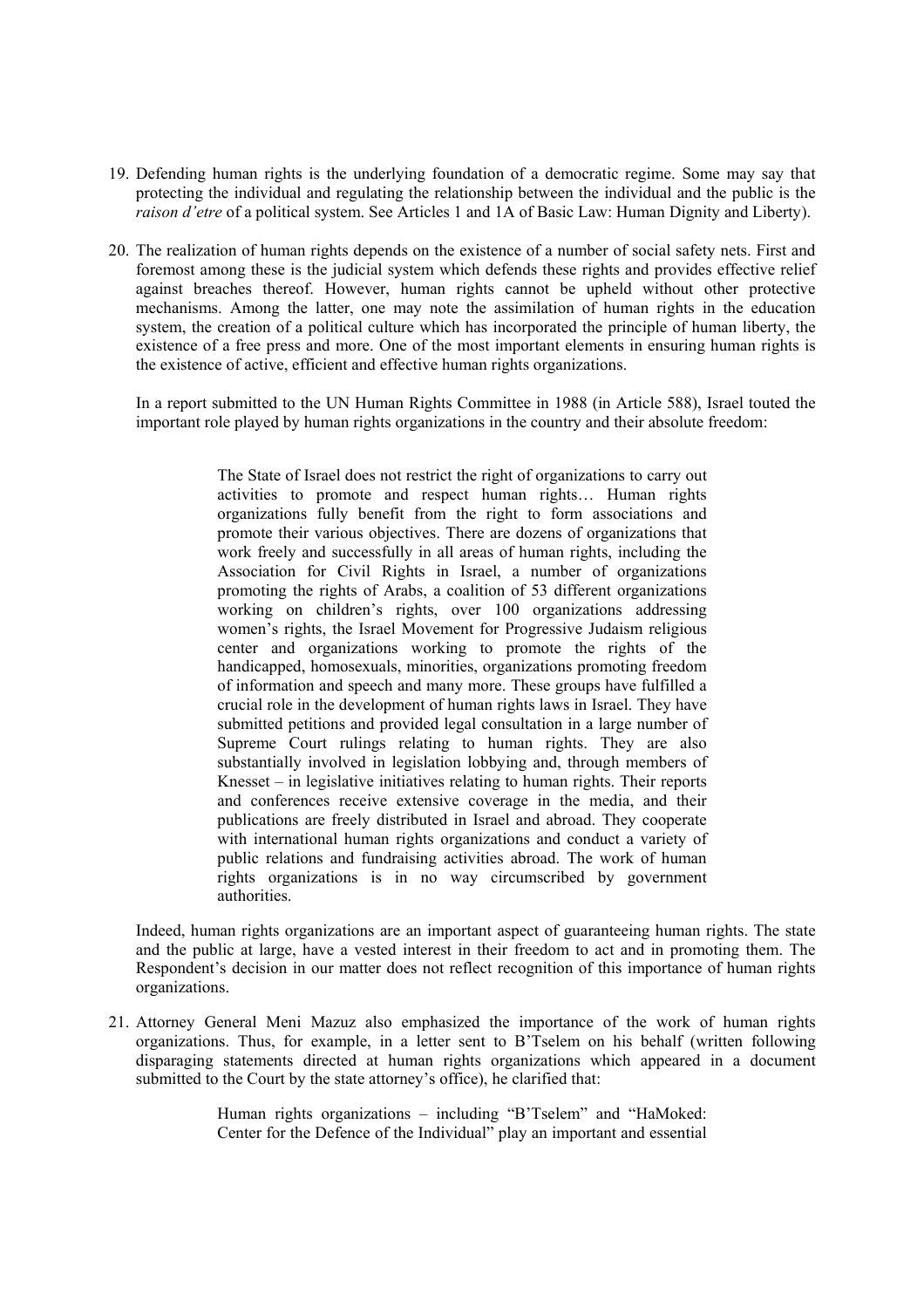role in defending human rights in Israel and must be treated in accordance thereto, regardless of disagreements on one position or another adopted by the organizations. This is one of the substantive principles of respect for human rights.

A copy of the attorney general's letter to the government dated 9 March 2006 is attached and marked **P/6**.

22. Access by human rights organizations to the populations who need their services is of particular importance when these populations require the protection of international humanitarian law. In view of this, Article 30 of the IV Geneva Convention stipulates –

> Protected persons shall have every facility for making application… to any organization that might assist them.

> These several organizations shall be granted all facilities for that purpose by the authorities, within the bounds set by military or security considerations…

> [T]he Detaining or Occupying Powers shall facilitate, as much as possible, visits to protected persons by the representatives of other organizations whose object is to give spiritual aid or material relief to such persons**.**

23. Article 16 of the UN declaration regarding human rights defenders (1999) stipulates –

Individuals, non-governmental organizations and relevant institutions have an important role to play in contributing to making the public more aware of questions relating to all human rights and fundamental freedoms through activities such as education, training and research in these areas…

And Article 18 adds:

Individuals, groups, institutions and non-governmental organizations have an important role to play and a responsibility in safeguarding democracy, promoting human rights and fundamental freedoms and contributing to the promotion and advancement of democratic societies, institutions and processes.

24. The 2005 UN resolution on this issue emphasizes:

Human rights are always increasingly at risk as peace and security begin to break down and a situation slides towards and into armed conflict. Defenders conduct missions into barely accessible regions of a country in conflict, interview victims and witnesses, conduct investigations, corroborate information, and then document and report on their findings. Their activities sometimes provide the only restraint on the behaviour of combatants and allow the international community to remain at least partially apprised of a changing situation […]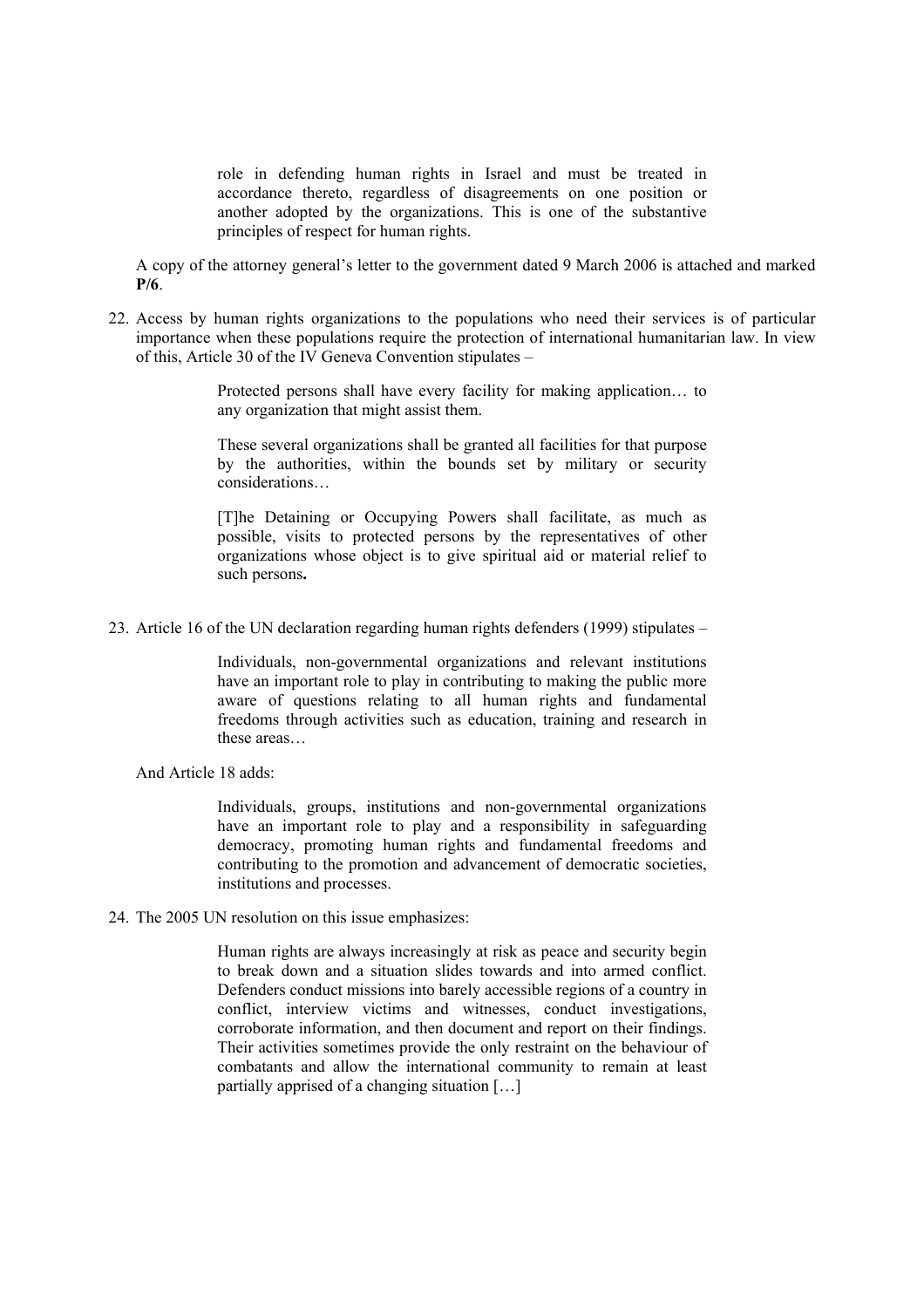There should be no hesitation in saying that without the work of human rights defenders, today, in countries where there is ongoing armed conflict, millions of people would be much more vulnerable to violations of their rights to life, physical integrity, liberty, food, health, adequate housing, education and many others, and the United Nations system would be much less well equipped to address the conflict.

(United Nations, General Assembly, Human rights questions: human rights questions including alternative approaches for improving the effective enjoyment of human rights and fundamental freedoms, UN Doc. A/60/339, 7 Sep. 2005)

25. At face value at least, the Respondents' conduct in this matter raises concerns of an attempt to limit human rights organizations and impede their important work – which, for obvious reasons, is not always convenient for the Respondent.

#### **Freedom of information and the public's right to know**

- 26. The main aspect of B'Tselem's work is collecting information, examining it and disseminating it. This work is essential not only for the benefit of the residents of the Occupied Territories themselves, but also in order to guarantee the right of the public - both in Israel and abroad - to know about the situation in the Gaza Strip and the state of human rights therein. Freedom of information - and the right to provide the public with information - are protected rights which trump other interests.
- 27. This Honorable Court recently addressed the issue of upholding the public's right to know even during an actual war. HCJ 9910/09 [*sic*] Foreign Press Association in Israel v. GOC Southern Command (unpublished; 2 January 2009) addressed the prohibition on foreign correspondents' entry into the Gaza Strip at the height of operation "Cast Lead". The petition was rejected only after an arrangement was made to allow a group of journalists to cover the events, despite the fact that "extensive military action" was taking place at the time:

In their preliminary response to the petition, the Respondents claimed that passage of foreign correspondents to Gaza was restricted following a deterioration of the security situation in Gaza in November 2008 […] On 1 January 2009, the Respondents submitted a notice to the Court stating that after having considered the suggestion made by the Court, it was decided to allow the entry of a small, limited number of foreign correspondents to Gaza at times when the Erez Crossing is operational  $[\dots]$ 

We have reached the conclusion that considering the current state of affairs in the Gaza Strip, where extensive military action is currently taking place, the procedure formulated by the Respondents reflects a balance…

The Court added that:

**Freedom of speech and freedom of the press, like the public's right to know, persevere even in a time** of **fighting, and they have particular importance at such a time.** (emphasis added; I.B.).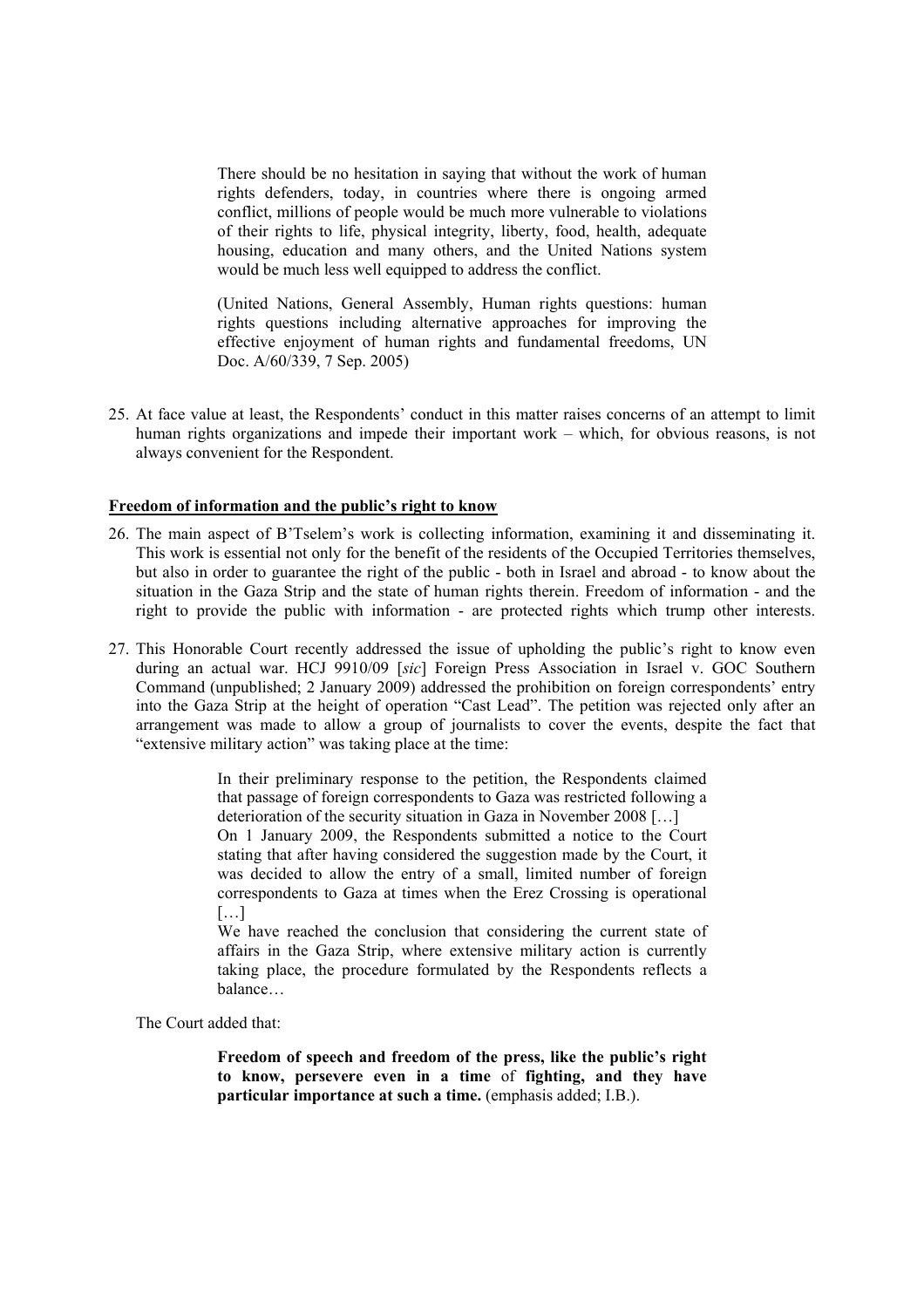28. The public's ability to know, to be exposed to different sources of information and to exchange information is an essential condition for fulfilling the right to freedom of speech. The words of Justice Mazza are important for our case:

> The public's right to know is one of the central and important derivatives of freedom of speech, which, as phrased by Justice Agranat, constitutes a "supreme right" in our system. Indeed, without the ability to exchange opinions and disseminate and receive information, freedom of speech cannot be fulfilled… and as safeguarding freedom of speech is an important guarantee of the democratic process and the respect of other fundamental rights… so respect of the public's right to know is a condition for realizing freedom of speech.

(HCJ 5771/93 **Zitrin v. Minister of Justice**, *Piskey Din* 48(1) 661, (1993)).

29. The right to freedom of information and the right of the public in Israel and abroad to know influence awareness and the right to freedom of speech. President Barak (as was his title then) elaborated on the importance of freedom of information:

> Freedom of information is designed to fulfill a number of principle interests. Foremost among them is the interest of freedom of speech and the public's right to know… freedom of speech is the most precious element of democracy – it is a fundamental right which is also a supreme value in any democratic regime… freedom of speech is one of the fundamental human rights in Israel and it may be said that it stands at the higher echelon of fundamental rights. Indeed, "without democracy there is no freedom of speech and without freedom of speech there is no democracy" […]

> Freedom of speech is, in fact, a code name for a "bundle of rights" (CivA 214/89 Avneri v. Shapira, *Piskey Din*, 43(3) 840, 861). "Fulfilling this liberty requires other rights that allow the citizen to express his opinion and without which, freedom of speech becomes a dead letter" (HCJ 606/93 Kidum Enterprises and Publishing (1981) v. Broadcasting Authority, *Piskey Din*, 48(2) 1; CrimA 7528/95 Hillel v. State of Israel, *Piskey Din* 50(3) 89, 95). One of the central rights which derives from freedom of speech is the right to know and to be exposed to information. You cannot have freedom of speech without the right to know, and you cannot have a right to know without freedom of information. In the words of President Barak, without information there is no opinion, without opinion there is no expression, without expression there is no persuasion, without persuasion there is no confrontation and without confrontation there is a concern that the truth will not see the light of day (see HCJ 399/85 MK Meir Kahana v. Broadcasting Authority Management Board, *Piskey Din* 41(3) 255). "The absence of appropriate means for gathering information impedes the fulfillment of the principle of freedom of speech" (HCJ 6218/93 Dr. Shlomo Cohen v. Israel Bar Association, *Piskey Din* 49(2) 529).

AdmPA 6013/04 State of Israel – Ministry of Transportation v. Israel News Company Inc., *Takdin Elyon* 2006(1) 14, 20 (2006)).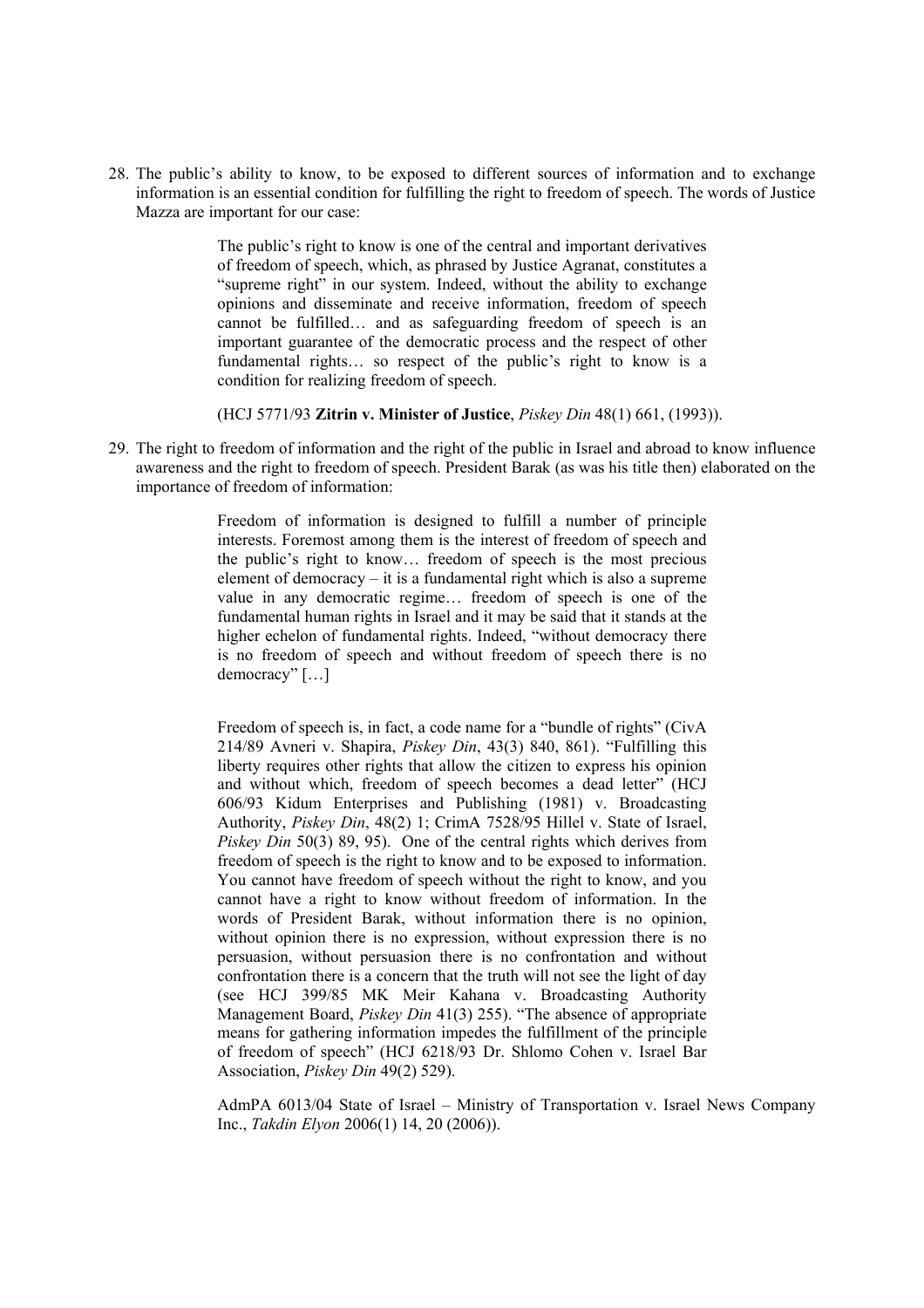30. Moreover, the public's right to know is particularly important in situations where there are conflicting data and stories regarding what is taking place in the Gaza Strip. Clearly, the work of human rights organizations who are dedicated to universal values which do not distinguish between people and who are committed to standards of reliability is doubly important in these circumstances.

#### **The right to dignity, freedom of occupation and freedom of movement**

- 31. The Respondent's decision infringes on the Petitioners' rights to freedom of occupation, dignity and freedom of movement.
- 32. We have already elaborated on the public interest in the Petitioners' work and its importance for defending human rights. Yet beyond this, the issue also concerns their constitutional rights.
- 33. The right to freedom of movement is the foremost expression of a person's autonomy, his free choice, and his fulfillment of his capacities and rights. The right to freedom of movement is among the norms of customary international law.

See:

Article 6A of Basic Law: Human Dignity and Liberty;

HCJ 6358/05 **Vaanunu v. GOC Home Front Command**, *Takdin Elyon* 2006(1) 320, para. 10  $(2006);$ 

HCJ 1890/03 **City of Bethlehem v. State of Israel**, *Takdin Elyon* 2005(1) 1114, para. 15 (2005); HCJ 3914/92 **Lev v. District Rabbinical Court**, *Takdin Elyon* 94(1) 1139, 1147 (1994).

34. The right to freedom of movement is the engine that drives the fabric of a person's rights, the engine which allows a person to fulfill his autonomy and choices. When freedom of movement is restricted, that "engine" is damaged, and as a result, some of a person's rights and opportunities cease to exist. His dignity as a human being is breached. Hence the great importance attributed to the right to freedom of movement.

## **Conclusion**

- 35. It is difficult to overstate the great importance of having representatives of human rights organizations enter the Gaza Strip after the fighting. It is extremely important to allow the entry of workers of organizations for whom safeguarding human rights is a guiding principle and who seek to closely examine the situation in the Gaza Strip, reach the individuals who are in distress and in need of assistance and document the situation, as well as train professionals who will be able to help continue this important task in the future.
- 36. The Respondent has refused to allow the entry of Petitioner 1 and delays processing the applications of all the Petitioners despite the clear importance of the issue and despite the fact that it is clear that time is of the essence in this case.

In light of the aforesaid, the Court is requested to issue and *order nisi* as sought and render it absolute after hearing the Respondent. The Court is also requested to rule the Respondent bear the cost of the Petitioners' expenses and legal fees.

26 February 2009